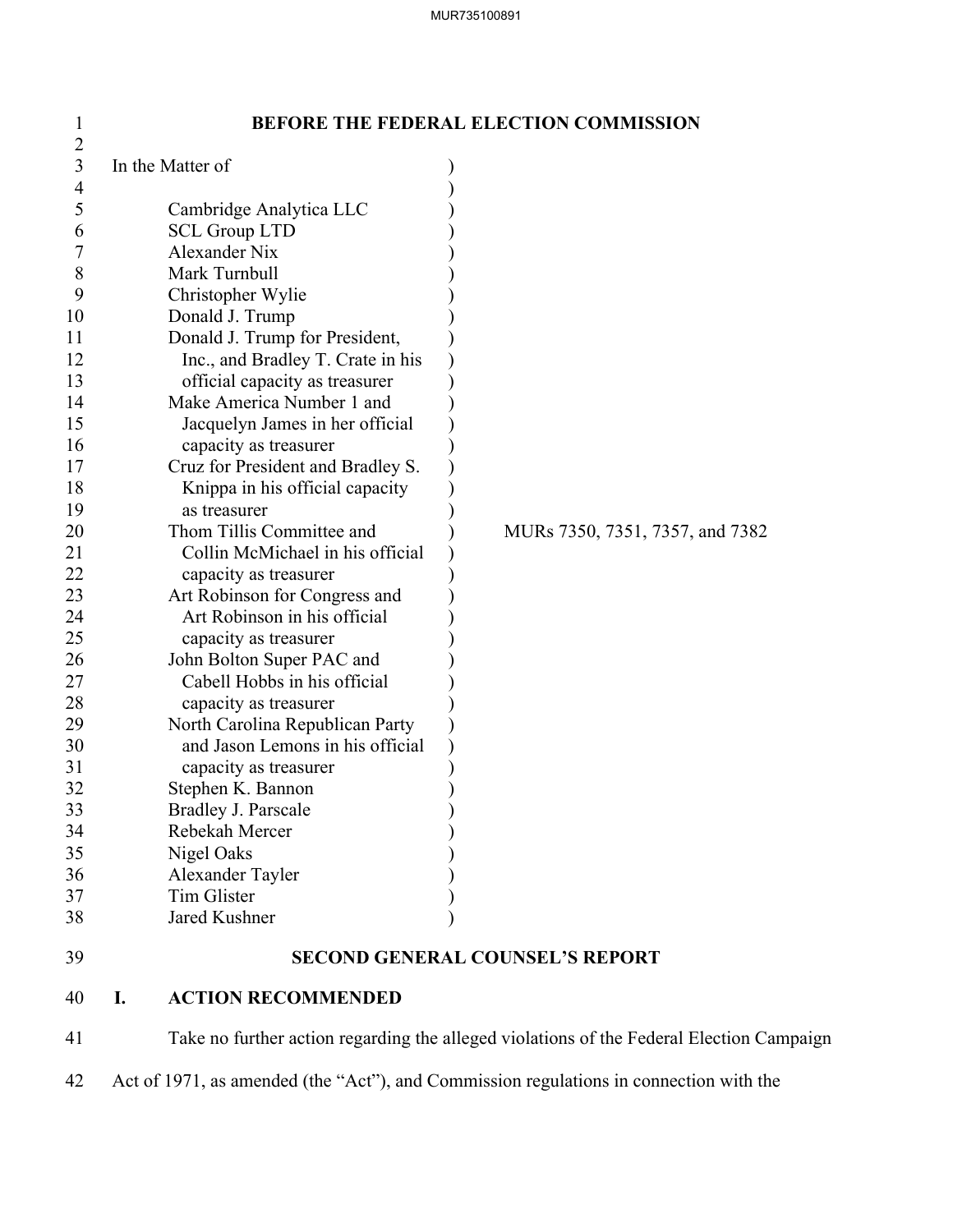MURs 7350, 7351, 7357, and 7382 (Cambridge Analytica LLC, *et al.*) Second General Counsel's Report Page 2 of 20

1 provision of services by Cambridge Analytica LLC ("Cambridge") to political committees 2 during the 2014 and 2016 election cycles, and close the file.

### 3 **II. INTRODUCTION**

4 These matters arose from four complaints alleging violations of the Act and Commission 5 regulations by Cambridge, its foreign parent company, SCL Group LTD ("SCL"), several 6 committees that received services from Cambridge during the 2014 and 2016 election cycles, and 7 a number of individuals involved with Cambridge's operations, including its Chief Executive 8 Officer (CEO) Alexander Nix and former employee Christopher Wylie. Three of the complaints 9 alleged that Cambridge and SCL permitted foreign nationals to directly or indirectly participate 10 in the management or decision-making processes of political committees with regard to their 11 federal election activities,<sup>1</sup> while two of the complaints alleged that during the 2014 election 12 cycle, an independent-expenditure-only political committee ("IEOPC"), the John Bolton Super 13 PAC and Cabell Hobbs in his official capacity as treasurer ("Bolton PAC"), made 14 communications that were coordinated with an authorized campaign committee and a state party 15 committee — the Thom Tillis Committee and Collin McMichael in his official capacity as 16 treasurer ("Tillis Committee") and the North Carolina Republican Party and Jason Lemons in his 17 official capacity as treasurer ("NCRP"), respectively — using Cambridge as a "common 18 vendor."<sup>2</sup>

19 The Commission found reason to believe that Cambridge, Nix, Wylie, the Bolton PAC, 20 the Tillis Committee, the NCRP, and Art Robinson for Congress and Art Robinson in his official

<sup>1</sup> *See* MUR 7350 Compl. (Mar. 26, 2018); MUR 7351 Compl. (Mar. 26, 2018); MUR 7382 Compl. (May 10, 2018).

<sup>2</sup> *See* MUR 7357 Compl. (Mar. 29, 2018); MUR 7382 Compl. The Commission took no action as to the coordinated communication allegations.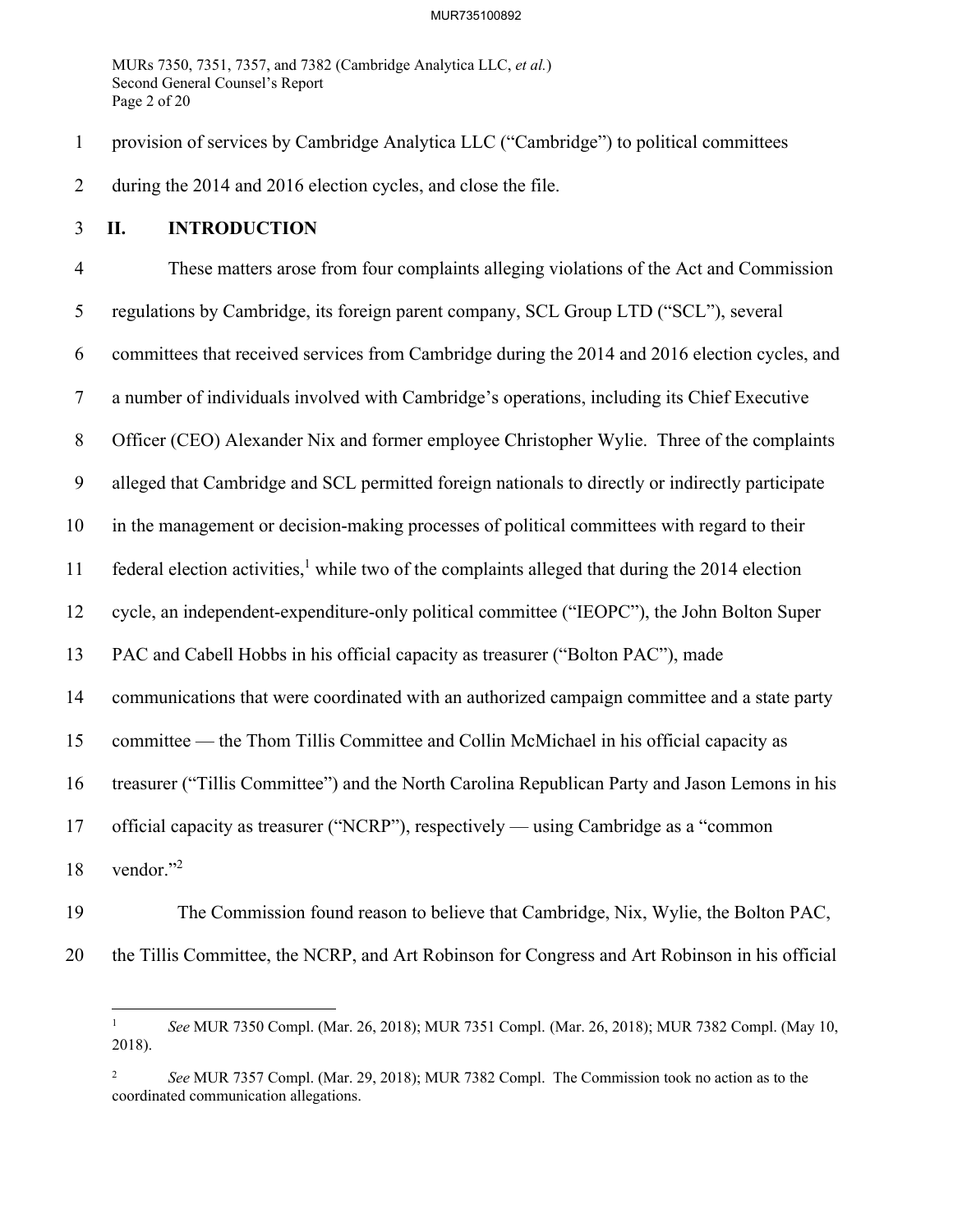MURs 7350, 7351, 7357, and 7382 (Cambridge Analytica LLC, *et al.*) Second General Counsel's Report Page 3 of 20

1 capacity as treasurer (the "Robinson Committee") violated 52 U.S.C. § 30121 and 11 C.F.R. 2 § 110.20(i), which prohibit foreign nationals from directly or indirectly participating in the 3 management or decision-making processes of political committees with regard to their federal 4 election activities.<sup>3</sup> In accordance with those findings, this Office commenced an investigation. 5 Having concluded the investigation, the record before the Commission does not 6 sufficiently establish the extent of the potential violations to support further action, and the 7 investigation is unlikely to uncover additional information without the expenditure of significant 8 additional resources. Moreover, the violations appear to have expired under the five-year statute 9 of limitations.<sup>4</sup> We therefore recommend that the Commission take no further action and close 10 the file in these matters.

### 11 **III. SUMMARY OF INVESTIGATION**

12 During the investigation of these matters, we pursued a number of avenues to obtain

- 13 additional information, including voluntary requests for information, subpoenas, and a request
- 14 for law enforcement cooperation from a foreign government.

<sup>3</sup> Certification, MURs 7350, 7351, 7357, and 7382 (July 24, 2019) (finding reason to believe as to Cambridge, Wylie, Bolton PAC, Robinson Comm., Tillis Comm., NCRP); Certification, MURs 7350, 7351, and 7382 (Aug. 20, 2019) (finding reason to believe as to Nix). The Commission took no action as to the remaining respondents.

<sup>4</sup> *See* 28 U.S.C. § 2462. The exact status of the statute of limitations in these matters is unclear because, as we have explained previously, the alleged violations would have accrued on the dates that a political committee made an expenditure based on a decision-making process in which a foreign national participated, and we do not have sufficient information to establish whether or when any committee made such an expenditure. Nevertheless, it appears that the limitations period, including all applicable tolling, has lapsed even assuming the latest possible date that any such expenditure could have been made.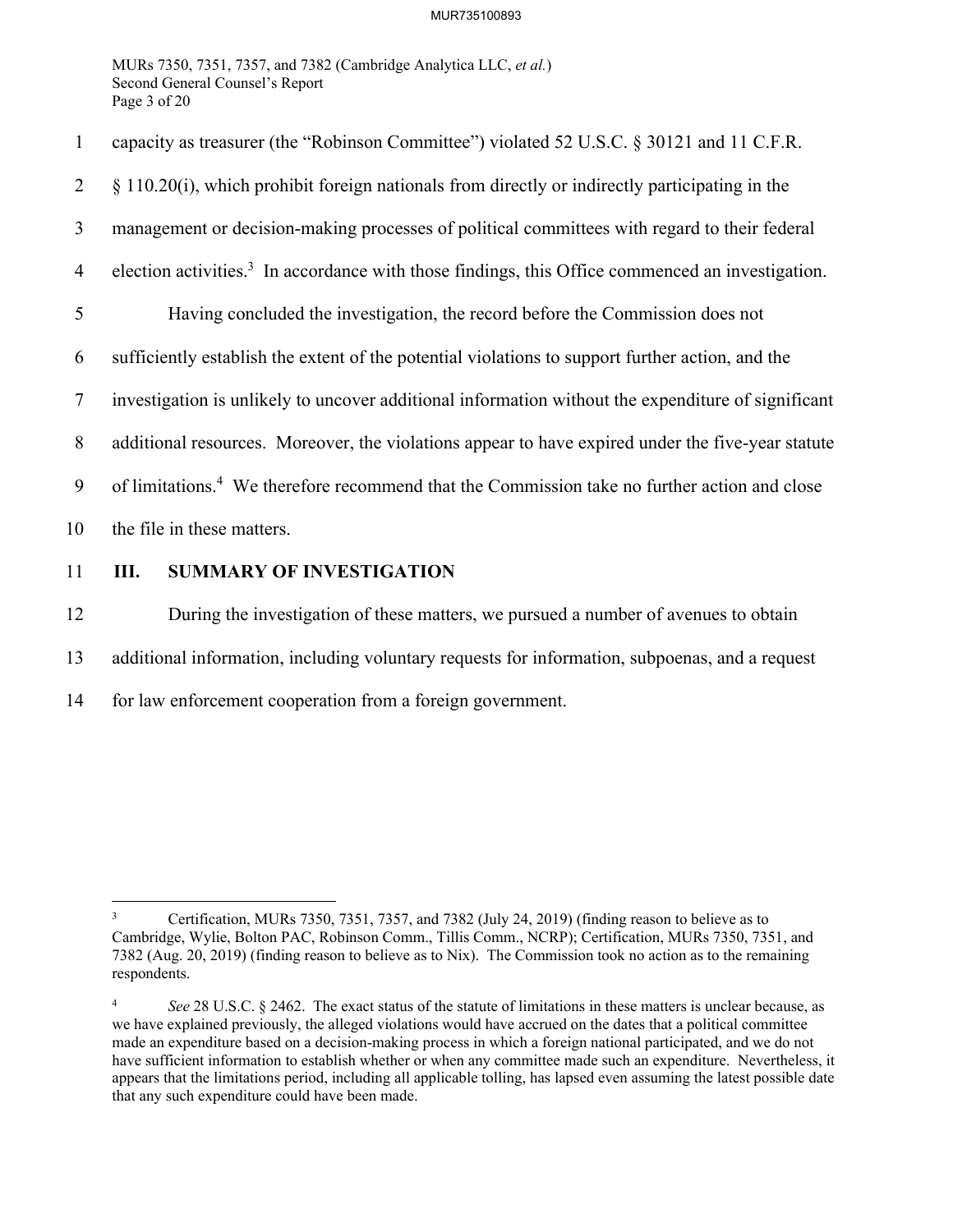MURs 7350, 7351, 7357, and 7382 (Cambridge Analytica LLC, *et al.*) Second General Counsel's Report Page 4 of 20

### 1 **A. Voluntary Requests for Information**

2 In response to the Commission's reason-to-believe findings and our voluntary requests 3 for additional information, we received submissions from five respondents: The Robinson 4 Committee, Bolton PAC, Tillis Committee, NCRP, and Nix. 5 We also sent non-respondent witness letters seeking information voluntarily from two 6 former Cambridge employees and a company that Cambridge reportedly contracted for services: 7 Brittany Kaiser, Kieran Ward, and AggregateIQ, a Canadian software company. Kaiser, 8 Cambridge's former head of business development, had reportedly testified regarding 9 Cambridge's business development practices — including its "pitch" to potential clients — 10 before Congress and the U.K. House of Commons, suggesting that she could provide information 11 about foreign nationals participating in Cambridge's efforts to cultivate U.S. political committees 12 as clients. Ward appeared to be a senior-level executive at both SCL and Cambridge — he held 13 the titles of "Director of Communications" at SCL and "Global Creative Director" at Cambridge 14 — with an apparent focus on the companies' communications content, which suggested that he 15 might be a useful source of information about foreign nationals' work on or participation in the 16 creation or targeting of Cambridge/SCL content for U.S. political committees. 17 AggregateIQ had reportedly worked for Cambridge: In their respective appearances 18 before the U.K. House of Commons, both Cambridge's CEO, Nix, and Kaiser testified that

19 AggregateIQ had worked in connection with Cambridge's activities for U.S. political

20 committees. We therefore viewed the company as a potential source of information about the

21 work they did for Cambridge or its U.S. clients.

22 However, we did not receive any response to these inquiries.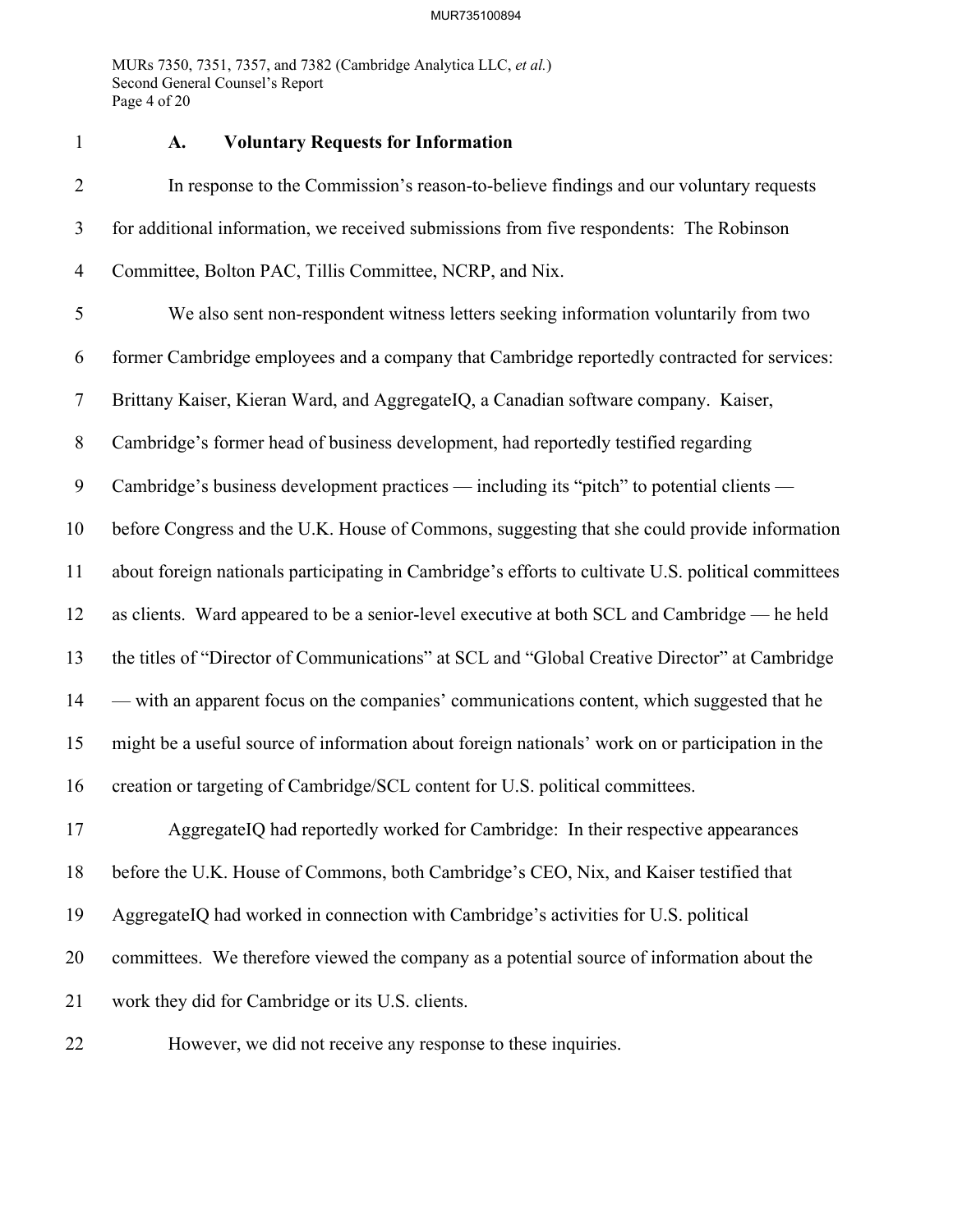MURs 7350, 7351, 7357, and 7382 (Cambridge Analytica LLC, *et al.*) Second General Counsel's Report Page 5 of 20

1 **B. Christopher Wylie** 

2 After the Commission, on July 24, 2019, found reason to believe that Wylie violated the 3 Act and Commission regulations, we sent Wylie a notification of the Commission's findings as 4 well as a voluntary request for additional information. We received no response from Wylie, and 5 it was unclear whether he received the notification; we did not have a current mailing or email 6 address for him, and he was not represented by counsel before the Commission.<sup>5</sup> Based on 7 articles reporting that Wylie had previously testified before the U.S. House of Representatives 8 Permanent Select Committee on Intelligence, we tried to contact Wylie through the attorney that 9 represented him in connection with that testimony. However, that attorney, who was apparently 10 based in the United Kingdom, did not respond to any of our repeated attempts to contact her. 11 Shortly before the Commission lost a quorum on August 30, 2019, the Commission 12 issued a subpoena for Wylie to provide documents and information, and to make himself 13 available for an interview.<sup>6</sup> Because we lacked an address for Wylie, we sent the subpoena to 14 him through both his reported employer at the time, multinational clothing retailer Hennes  $\&$ 15 Mauritz  $(H\&M)$ ,<sup>7</sup> as well as through Verbena Ltd., a London-based company that Wylie had 16 reportedly formed to hold the copyright to a forthcoming book he wrote about his time working

<sup>5</sup> The notification was sent to an address in Victoria, British Columbia, Canada, which we believed to be Wylie's home address; numerous reports indicate that Wylie is a Canadian national. *See* Letter from Chair Ellen L. Weintraub, FEC, to Christopher Wylie (Aug. 1, 2019). We later received a call from the recipient of the notification letter, who told us that although his name was Christopher Wylie, he was not the Christopher Wylie that had previously worked for Cambridge.

<sup>6</sup> The Commission did not have a quorum from August 30, 2019, to June 5, 2020, and again from July 3, 2020, through December 2020, precluding the issuance of additional subpoenas during those periods.

<sup>7</sup> *See* Leah Harper, *Whistleblower Christopher Wylie Joins Fashion Retailer H&M*, THE GUARDIAN (Jan. 31, 2019), https://www.theguardian.com/fashion/2019/jan/31/whistleblower-christopher-wylie-joins-fashion-retailer-hm ("Christopher Wylie, the Canadian whistleblower who last year exposed the misuse of data by the political consulting firm Cambridge Analytica, has been hired by the Swedish fashion retailer H&M. The business confirmed that it had signed a consultancy contract with Wylie, who will take the role of research director.").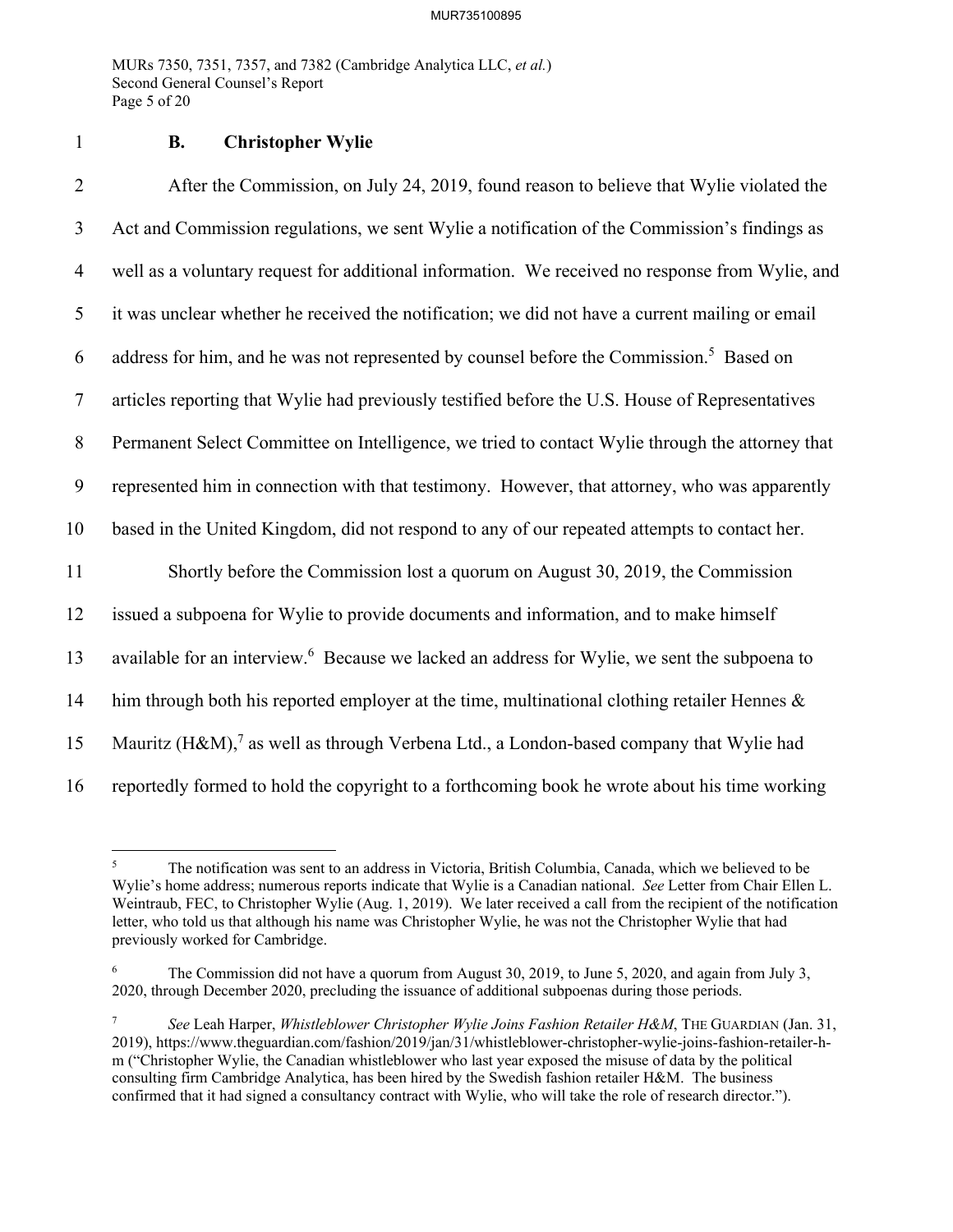MURs 7350, 7351, 7357, and 7382 (Cambridge Analytica LLC, *et al.*) Second General Counsel's Report Page 6 of 20

1 at Cambridge.<sup>8</sup> However, Wylie never responded to the Commission's subpoena, and it is 2 unclear whether he received it.

3 **C. MLAT Request** 

4 At the time of the Commission's reason-to-believe finding, Cambridge had already 5 declared bankruptcy and had effectively been dissolved; it apparently had no office, managers, or 6 employees. Because Cambridge did not designate counsel before the Commission, the 7 notification of the Commission's reason-to-believe findings was sent to Cambridge's registered 8 agent and its former in-house counsel, either of whom appear to have forwarded the notification 9 to Cambridge's U.S. bankruptcy counsel. Cambridge's bankruptcy counsel represented that 10 virtually all of Cambridge's records, both physical and electronic, were in the United Kingdom 11 (U.K.), where its parent company, SCL, had been located, and that those records had been seized 12 by a U.K. regulatory agency in connection with an investigation of SCL. 13 SCL was also in "administration" (*i.e.*, liquidation or bankruptcy) in the U.K., and, 14 according to news reports, its records had been seized by the U.K. Information Commissioner's 15 Office ("ICO").<sup>9</sup> Accordingly, in September 2019, following notification to the Commission, we 16 began coordinating with the U.S. Department of Justice ("DOJ") to prepare a formal request for 17 cooperation under the U.S.-U.K. Mutual Legal Assistance Treaty ("MLAT") to the U.K. Central 18 Authority ("UKCA"), the U.K. government's designated representative under the MLAT;<sup>10</sup>

<sup>8</sup> *See* "Verbena Limited," Companies House (U.K.), https://find-and-update.company-information.service. gov.uk/company/12108806/persons-with-significant-control (listing Wylie as owner of 75% or more shares); *see also* Christopher Wylie, MINDF\*CK: CAMBRIDGE ANALYTICA AND THE PLOT TO BREAK AMERICA (1st ed., Oct. 8, 2019). A cursory review of Wylie's book did not provide information useful to our investigation.

<sup>9</sup> *See* Hannah Summers and Nicola Slawson, *Investigators Complete Seven-Hour Cambridge Analytica HQ Search*, THE GUARDIAN (Mar. 24, 2018), https://www.theguardian.com/news/2018/mar/23/judge-grants-searchwarrant-for-cambridge-analyticas-offices.

<sup>&</sup>lt;sup>10</sup> *See* Treaty Between the United States of America and the United Kingdom of Great Britain and Northern Ireland on Mutual Legal Assistance in Criminal Matters, Art. 1 (Jan. 6, 1994), https://www.congress.gov/104/cdoc/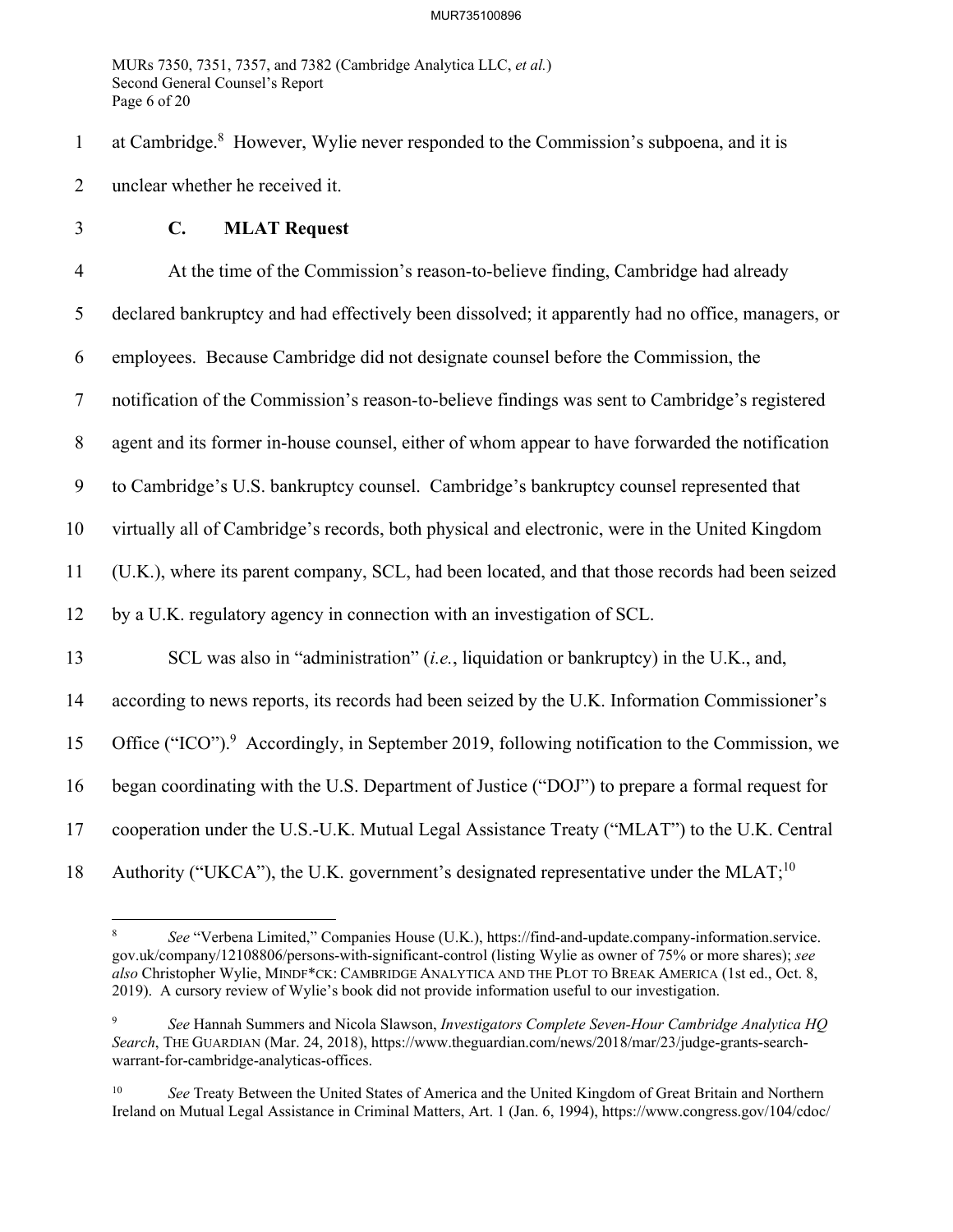MURs 7350, 7351, 7357, and 7382 (Cambridge Analytica LLC, *et al.*) Second General Counsel's Report Page 7 of 20

| $\mathbf{1}$   | following an updated notification to the Commission, we requested that DOJ submit the request            |
|----------------|----------------------------------------------------------------------------------------------------------|
| $\overline{2}$ | on our behalf to the UKCA on December 10, 2019. <sup>11</sup> Our submission described the nature of the |
| 3              | investigation and the alleged violations, and requested that the UKCA "provide copies of all             |
| $\overline{4}$ | physical or electronic records, documents, or communications for the period between January 1,           |
| 5              | 2013, and December 31, 2016, relating to Cambridge Analytica LLC or SCL Group LTD" and                   |
| 6              | regarding "services provided to U.S. political committees" during that period, as well as any            |
| $\tau$         | "policies, procedures, trainings, or guidance relating to the provision of services to any U.S.          |
| 8              | political committee by non-U.S. nationals." <sup>12</sup>                                                |
| 9              | After the UKCA preliminarily approved our request and referred it to the ICO, the ICO                    |
| 10             | informed us that it had a massive amount of Cambridge/SCL data (around 400 terabytes) that it            |
| 11             | had seized, as well as a trove of Cambridge/SCL emails that SCL's U.K. liquidation counsel had           |
| 12             | produced voluntarily. However, after conducting a review of the legal authorities governing its          |
| 13             | possession of Cambridge/SCL records, the ICO informed us, in March 2020, that it could not               |
| 14             | share either the data that it had seized from SCL's offices or the emails that SCL's liquidators         |
| 15             | had provided to it voluntarily. As such, it appeared the ICO could not assist us further.                |
| 16             | The UKCA then informed us it would transfer the MLAT request to a local police office                    |
| 17             | to seek a court order compelling the SCL's liquidators to provide us with the relevant emails and        |
| 18             | data, while also suggesting that we contact the liquidators directly to see if they would consent to     |
| 19             | provide the materials voluntarily (as they had done for the ICO to assist in its investigation). As      |

tdoc2/CDOC-104tdoc2.pdf ("The Parties shall provide mutual assistance, in accordance with the provisions of this Treaty . . . . Assistance shall include: . . . (2) providing documents, records, and evidence.").

<sup>&</sup>lt;sup>11</sup> Request for Assistance in the Matter of Cambridge Analytica LLC (Dec. 4, 2019) ("MLAT Request").

<sup>&</sup>lt;sup>12</sup> MLAT Request at 12-13.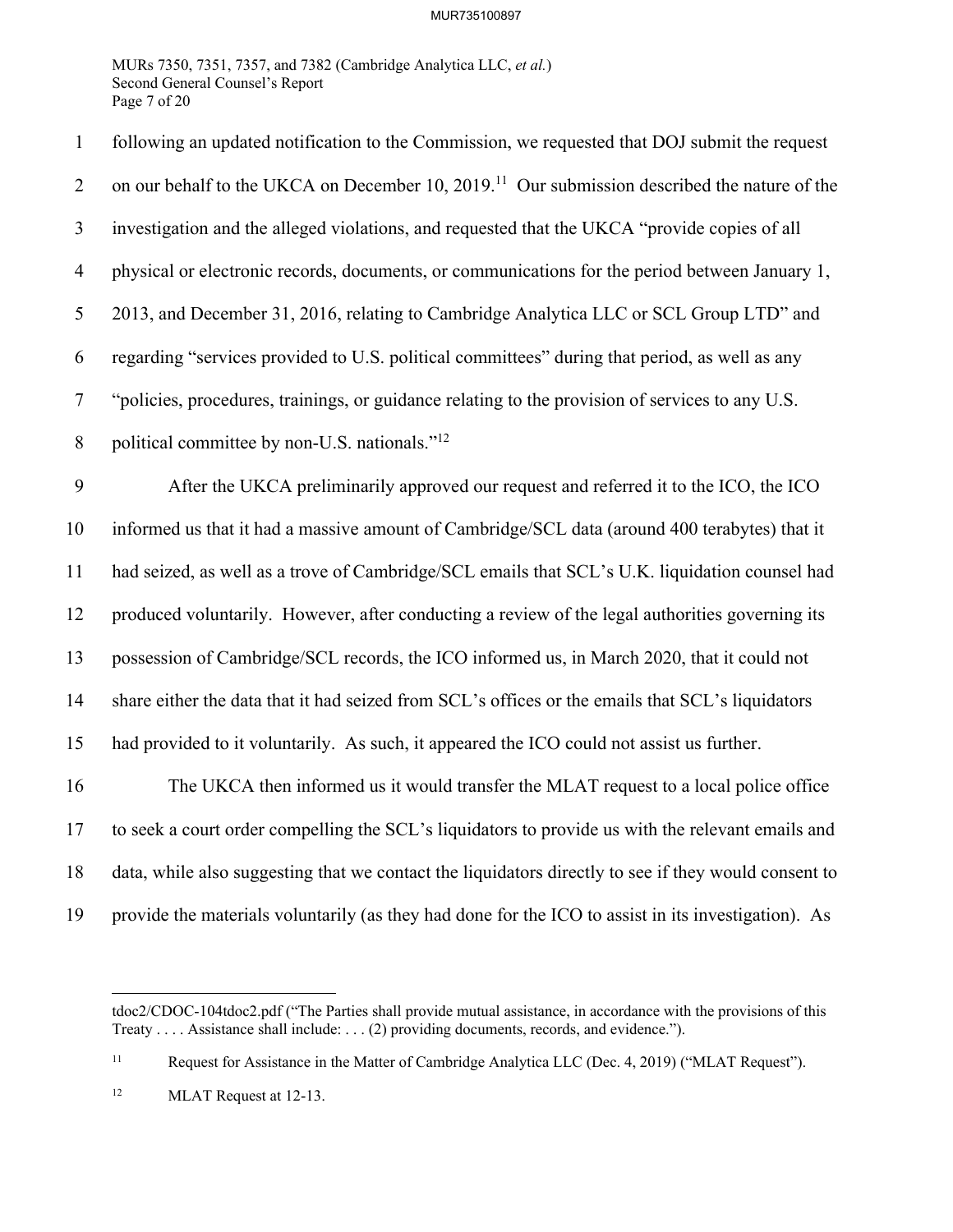MURs 7350, 7351, 7357, and 7382 (Cambridge Analytica LLC, *et al.*) Second General Counsel's Report Page 8 of 20

1 such, in April 2020, we contacted the firm representing SCL in its liquidation proceedings, but 2 received no response to repeated inquiries.

3 In June 2020, the UKCA informed us that the local police were asking SCL's liquidators 4 to voluntarily provide the requested SCL documents, and would otherwise seek a court order 5 compelling the production of those documents. However, we were told that obtaining a court 6 order would require a showing of "dual criminality," *i.e.*, that the alleged conduct we were 7 investigating would also constitute a crime under U.K. law. After discussing that issue with the 8 UKCA, we did not believe that we could successfully make such a showing, and our DOJ 9 contacts shared our skepticism, thus effectively foreclosing the option of compelling SCL's 10 liquidators to cooperate with our request. By November 2020, SCL's liquidators had also 11 informed the UKCA that without a court order, they would not voluntarily produce the requested 12 materials to aid in our investigation. 13 Although the UKCA was in the process of seeking a second opinion on the "dual 14 criminality" issue, in light of the apparent expiration of the statute of limitations and the 15 substantial additional investment of time and resources needed to obtain the Cambridge records 16 through the UK authorities, we determined to end the investigation. We therefore requested that 17 DOJ withdraw the MLAT request on March 10, 2021.

- 18 **IV. LEGAL ANALYSIS**
- 

### 19 **A. The Foreign National Prohibition**

20 The Act and Commission regulations prohibit any "foreign national" from directly or 21 indirectly making a contribution or donation of money or other thing of value, or an expenditure,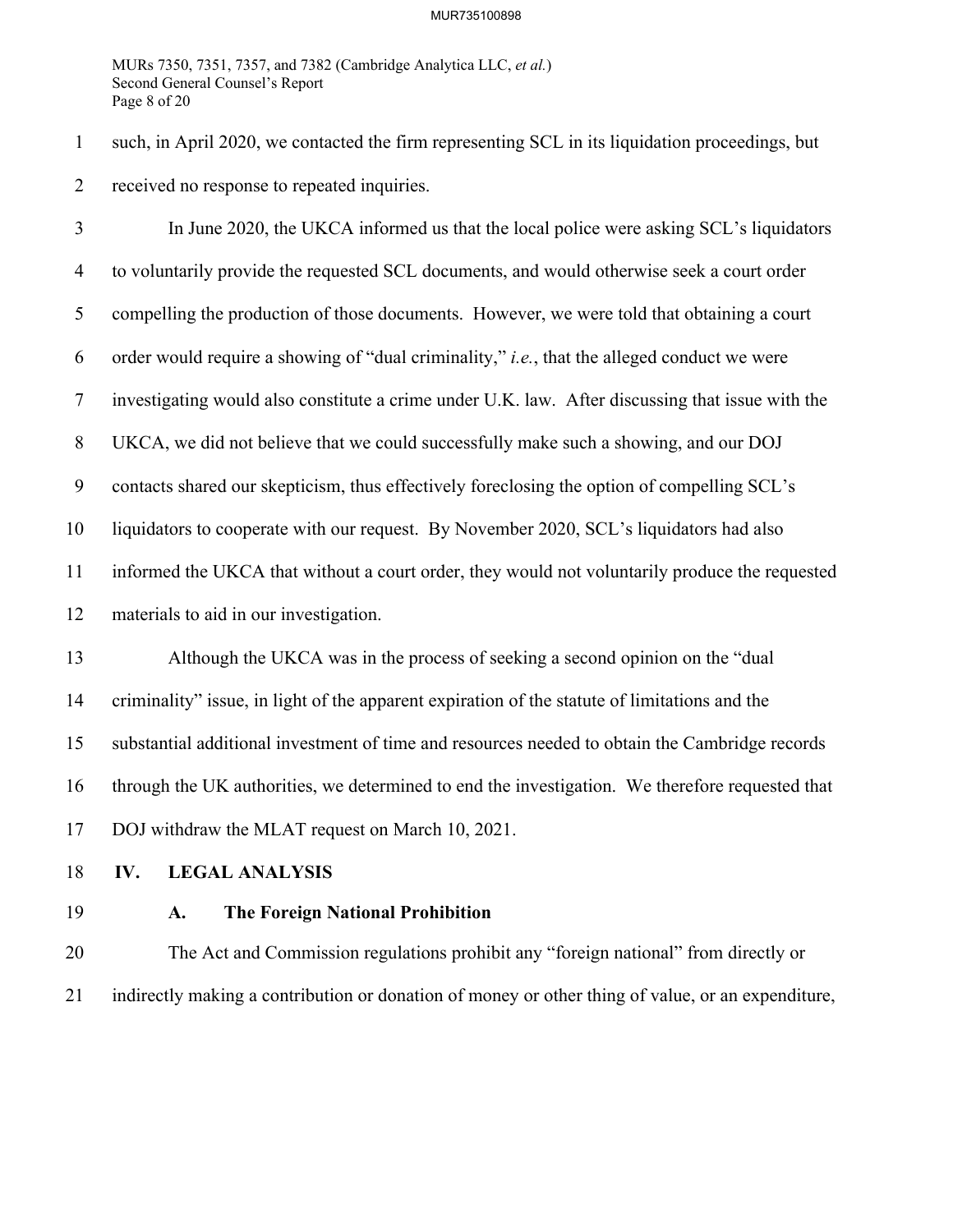MURs 7350, 7351, 7357, and 7382 (Cambridge Analytica LLC, *et al.*) Second General Counsel's Report Page 9 of 20

| $\mathbf{1}$                           | independent expenditure, or disbursement, in connection with a federal, state, or local election. <sup>13</sup>                                                                                                                                                                                                                                                                                                                                                                                                                |
|----------------------------------------|--------------------------------------------------------------------------------------------------------------------------------------------------------------------------------------------------------------------------------------------------------------------------------------------------------------------------------------------------------------------------------------------------------------------------------------------------------------------------------------------------------------------------------|
| 2                                      | Moreover, the Act prohibits any person from soliciting, accepting, or receiving any such                                                                                                                                                                                                                                                                                                                                                                                                                                       |
| 3                                      | contribution or donation from a foreign national. <sup>14</sup> The Act's definition of "foreign national"                                                                                                                                                                                                                                                                                                                                                                                                                     |
| 4                                      | includes an individual who is not a citizen or national of the United States and who is not                                                                                                                                                                                                                                                                                                                                                                                                                                    |
| 5                                      | lawfully admitted for permanent residence, as well as a "foreign principal" as defined at                                                                                                                                                                                                                                                                                                                                                                                                                                      |
| 6                                      | 22 U.S.C. § 611(b), which, in turn, includes a "partnership, association, corporation,                                                                                                                                                                                                                                                                                                                                                                                                                                         |
| $\tau$                                 | organization, or other combination of persons organized under the laws of or having its principal                                                                                                                                                                                                                                                                                                                                                                                                                              |
| 8                                      | place of business in a foreign country." <sup>15</sup> Commission regulations implementing the Act's                                                                                                                                                                                                                                                                                                                                                                                                                           |
| 9                                      | foreign national prohibition provide:                                                                                                                                                                                                                                                                                                                                                                                                                                                                                          |
| 10<br>11<br>12<br>13<br>14<br>15<br>16 | A foreign national shall not direct, dictate, control, or directly or indirectly<br>participate in the decision-making process of any person, such as a corporation,<br>labor organization, political committee, or political organization with regard to<br>such person's Federal or non-Federal election-related activities, such as decisions<br>concerning the making of contributions, donations, expenditures, or<br>disbursements or decisions concerning the administration of a political<br>committee. <sup>16</sup> |

17 The Commission has explained that this provision also bars foreign nationals from "involvement

18 in the management of a political committee." $17$ 

<sup>&</sup>lt;sup>13</sup> 52 U.S.C. § 30121(a)(1); 11 C.F.R. § 110.20(b), (c), (e), (f). Courts have consistently upheld the provisions of the Act prohibiting foreign national contributions and independent expenditures on the ground that the government "has a compelling interest for purposes of First Amendment analysis in limiting the participation of foreign citizens in activities of American democratic self-government, and in thereby preventing foreign influence over the U.S. political process." *Bluman v. FEC*, 800 F. Supp. 2d 281, 288 (D.D.C. 2011), *aff'd* 132 S. Ct. 1087 (2012); *see United States v. Singh*, 924 F.3d 1030, 1041–44 (9th Cir. 2019).

<sup>&</sup>lt;sup>14</sup> 52 U.S.C. § 30121(a)(2). The Commission's implementing regulation at 11 C.F.R. § 110.20(g) more specifically provides that "no person shall *knowingly* solicit" a foreign national contribution. 11 C.F.R. § 110.20(g). "[K]nowingly" is defined to include "actual knowledge" that the target of the solicitation is a foreign national. *See*  11 C.F.R. § 110.20(a)(4) (definition of knowingly).

<sup>15 52</sup> U.S.C. § 30121(b); 22 U.S.C. § 611(b)(3); *see also* 11 C.F.R. § 110.20(a)(3).

<sup>16 11</sup> C.F.R. § 110.20(i).

<sup>17</sup> Contribution Limits and Prohibitions, 67 Fed. Reg. 69,928, 69,946 (Nov. 19, 2002); *see also* Advisory Op. 2004-26 at 2-3 (Weller) (noting that foreign national prohibition at section 110.20(i) is broad and concluding that,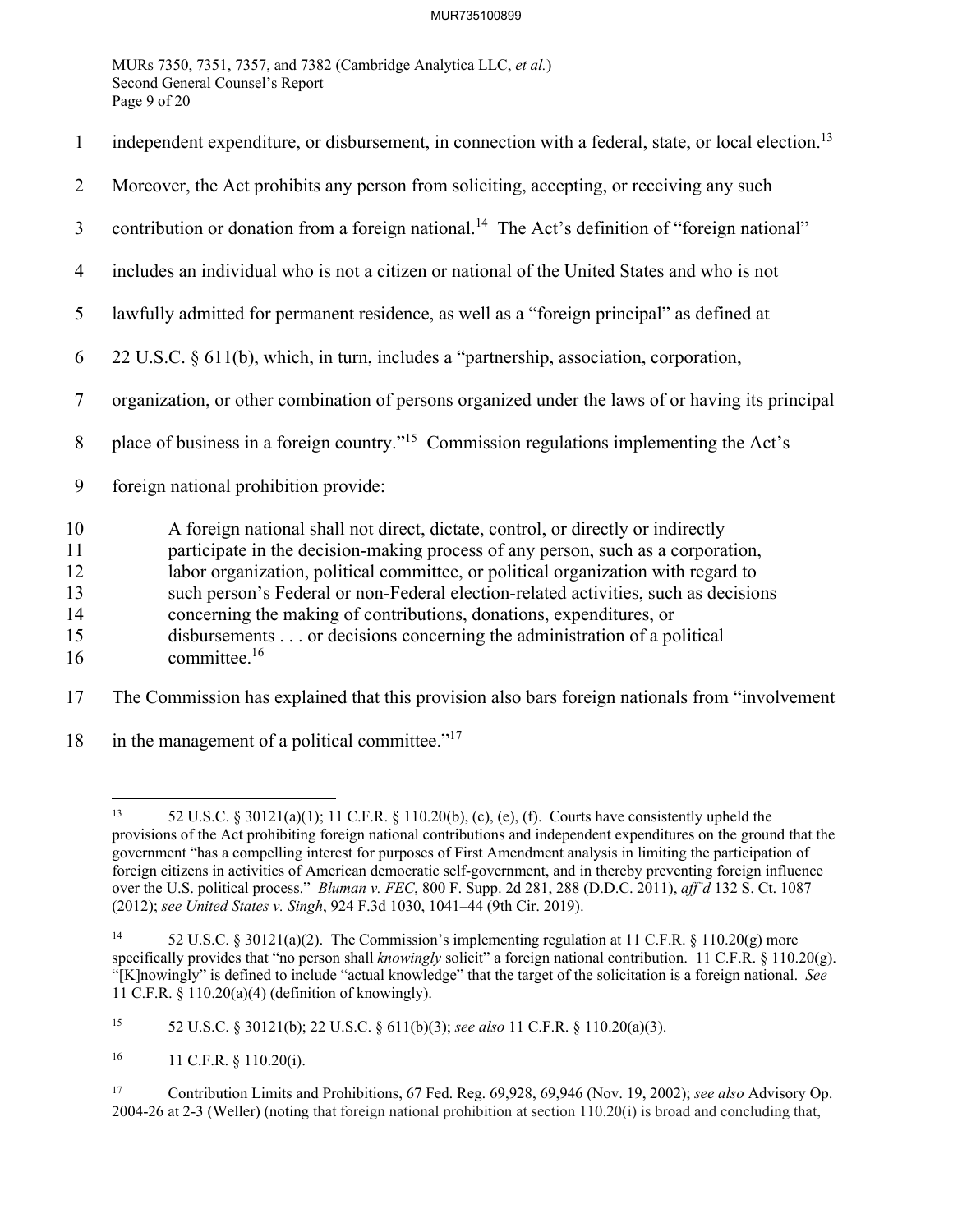MURs 7350, 7351, 7357, and 7382 (Cambridge Analytica LLC, *et al.*) Second General Counsel's Report Page 10 of 20

1 In light of these provisions, Commission regulations permit any person or company — 2 foreign or domestic — to provide goods or services to a political committee, without making a 3 contribution, if that person or company does so as a "commercial vendor," *i.e.*, in the ordinary 4 course of business, and at the usual and normal charge, as long as foreign nationals do not 5 directly or indirectly participate in any committee's management or decision-making process in 6 connection with its election-related activities.<sup>18</sup> While not all participation by foreign nationals  $\frac{1}{2}$  in the election-related activities of others will violate the Act,<sup>19</sup> the Commission has consistently 8 found a violation of the foreign national prohibition where foreign national officers or directors 9 of a U.S. company participated in the company's decisions to make contributions or in the 10 management of its separate segregated fund.<sup>20</sup>

while a foreign national fiance of the candidate could participate in committees' activities as a volunteer without making a prohibited contribution, she "must not participate in [the candidate's] decisions regarding his campaign activities" and "must refrain from managing or participating in the decisions of the Committees").

<sup>18 11</sup> C.F.R. § 114.2(f)(1); *see* 11 C.F.R. § 116.1(c) (defining "commercial vendor" as "any persons providing goods or services to a candidate or political committee whose usual and normal business involves the sale, rental, lease or provision of those goods or services). The Act defines a contribution to include "anything of value," which in turn includes all "in-kind contributions," such as "the provision of any goods or services without charge or at a charge that is less than the usual and normal charge for such goods or services." 11 C.F.R.  $\S$  100.52(d)(1); *see* 52 U.S.C. § 30101(8).

<sup>19</sup> *See* Factual and Legal Analysis at 4-5, MUR 6959 (Cindy Nava) (citing 52 U.S.C. § 30101(8)(A)(ii); 11 C.F.R. § 100.54; Advisory Op. 1982-04 (Apodaca)); Factual and Legal Analysis at 6-9, MURs 5987, 5995, and 6015 (Sir Elton John); Advisory Op. 2004-26 at 3 (Weller).

<sup>20</sup> *See*, *e.g.*, Conciliation Agreement, MUR 6093 (Transurban Grp.) (U.S. subsidiary violated Act by making contributions after its foreign parent company's board of directors directly participated in determining whether to continue political contributions policy of its U.S. subsidiaries); Conciliation Agreement, MUR 6184 (Skyway Concession Company, LLC) (U.S. company violated Act by making contributions after its foreign national CEO participated in company's election-related activities by vetting campaign solicitations or deciding which nonfederal committees would receive company contributions, authorizing release of company funds to make contributions, and signing contribution checks); Conciliation Agreement, MUR 7122 (American Pacific International Capital, Inc.) (U.S. corporation owned by foreign company violated Act by making contribution after its board of directors, which included foreign nationals, approved proposal by U.S. citizen corporate officer to contribute).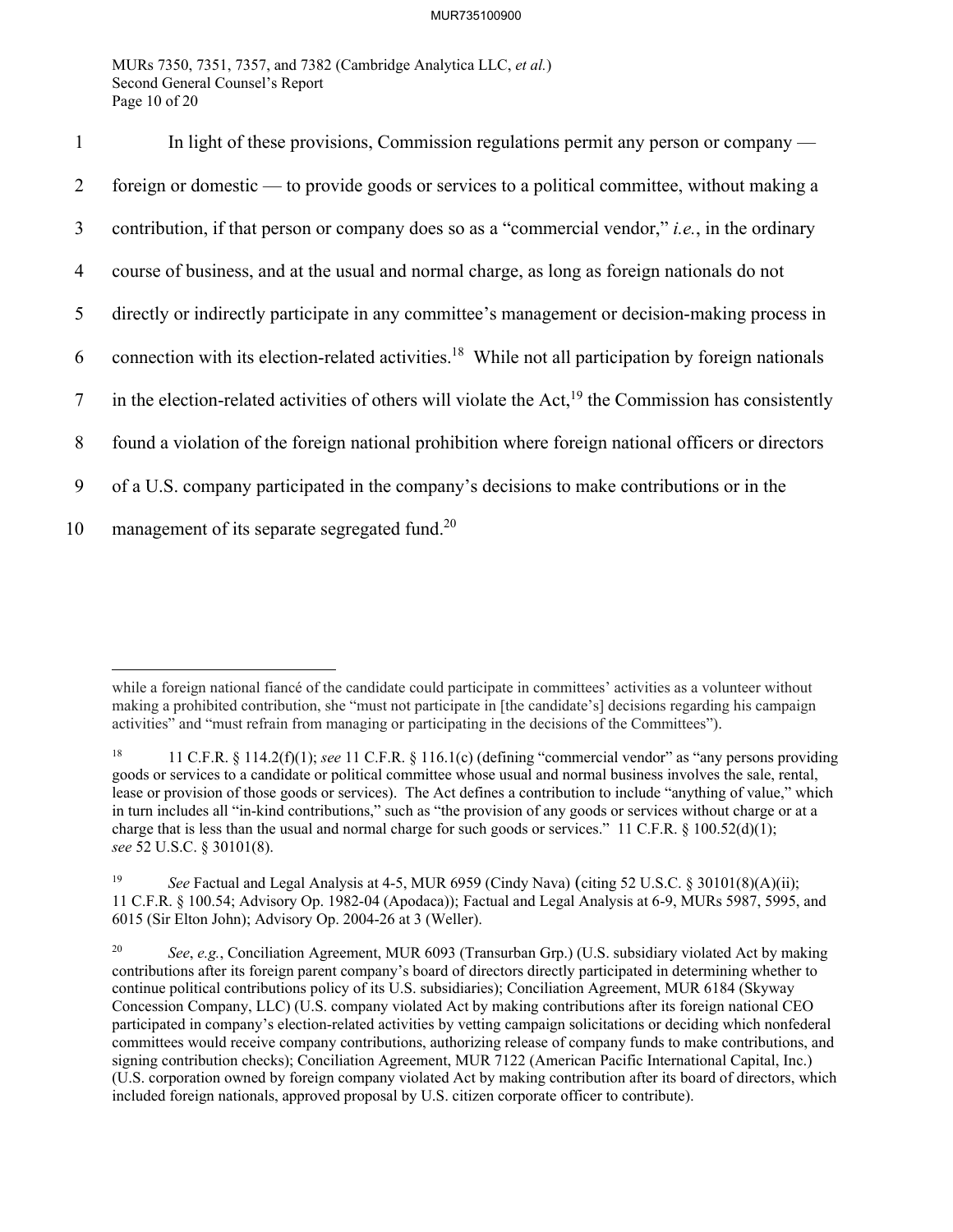# 1 **B. The Factual Record Does Not Sufficiently Establish the Violations to Take**  2 **Further Action**

3 Based on the information before the Commission prior to initiating an investigation in 4 these matters, the Commission found reason to believe that Cambridge, through its foreign 5 national employees, including Wylie, may have participated in the decision-making processes 6 with regard to election-related activities of one or more U.S. political committees.<sup>21</sup> The 7 investigation aimed to uncover additional information regarding "the parameters of Cambridge's 8 participation in the management or decision-making processes of the Respondent political 9 committees and whether it employed foreign nationals to provide those services."<sup>22</sup> 10 As explained below, however, in light of the overall post-investigatory record, including 11 respondents' submissions contesting the Commission's findings, and the expiration of the statute 12 of limitations as to the activity upon which the Commission found reason to believe, we do not 13 recommend that the Commission expend the additional resources necessary to establish the 14 extent of the respondents' violations. 15 1. Cambridge Analytica 16 Cambridge did not respond to the Commission's reason to believe findings because, as 17 noted above, it was by that time in bankruptcy and had been effectively dissolved. Moreover, its 18 records were located in a foreign country, in the custody and control of a foreign government. 19 As discussed above, we therefore attempted, through the MLAT process, to acquire Cambridge's 20 communications and records from its foreign parent company, SCL, but were ultimately unable 21 to obtain those documents. We were also unable to contact former Cambridge employees,

<sup>21</sup> *See* Factual and Legal Analysis at 11-12, MURs 7350, 7351, and 7382 (Cambridge Analytica LLC).

<sup>22</sup> First Gen. Counsel's Report at 39, MURs 7350, 7351, 7357, and 7382 (Cambridge Analytica LLC, *et al.*).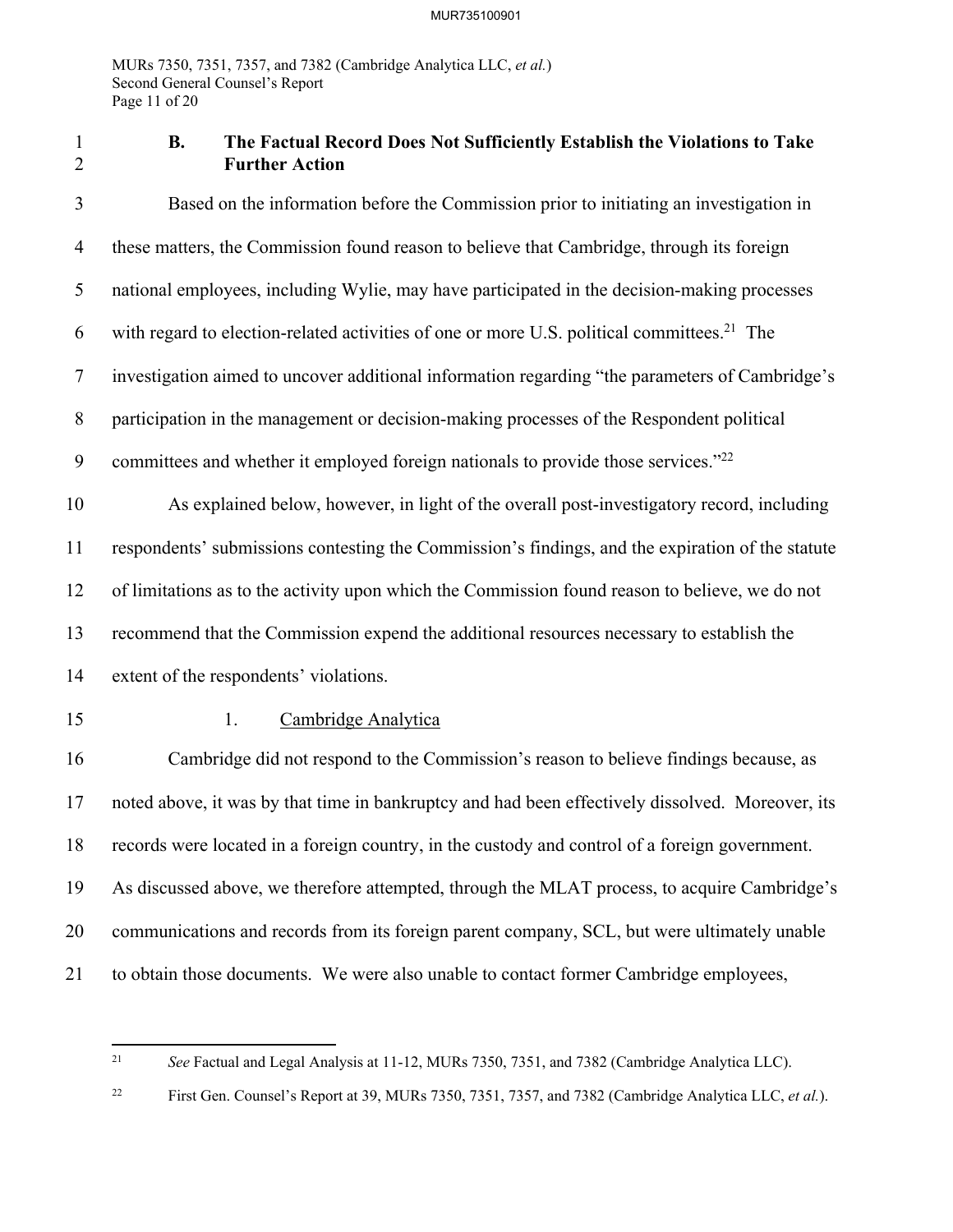MURs 7350, 7351, 7357, and 7382 (Cambridge Analytica LLC, *et al.*) Second General Counsel's Report Page 12 of 20

1 including Wylie, who might have been able to provide more insight into Cambridge's activities 2 during the relevant period.

3 As such, the investigation did not uncover additional information to substantiate the 4 extent of Cambridge's potential violations. Lacking this detailed information, and given the 5 expiration of the statute of limitations in connection with any services foreign nationals may 6 have provided through Cambridge, the overall record thus does not appear to merit the additional 7 Commission resources necessary to take any further action as to Cambridge.

### 8 2. Christopher Wylie

9 Wylie did not respond to the Commission's reason to believe finding, and he did not 10 respond to either an informal request for information or the Commission's duly-authorized 11 subpoena. Moreover, we are unsure whether he received any of these documents, despite our 12 best efforts to contact him: Because Wylie never retained counsel before the Commission and 13 apparently lives outside the U.S., and we have no email or mailing address — or other contact 14 information, such as a phone number — through which to reach him, we could not confirm 15 whether he received any of the Commission's correspondence in these matters.

16 As such, in conjunction with the lack of additional information regarding Cambridge's 17 activities, the investigation did not uncover additional information to substantiate the extent of 18 Wylie's violations of the Act. While the information available prior to the investigation raised 19 an inference that Wylie, a foreign national, may have participated in the decision-making process 20 with regard to election-related spending of the U.S. political committees that hired Cambridge,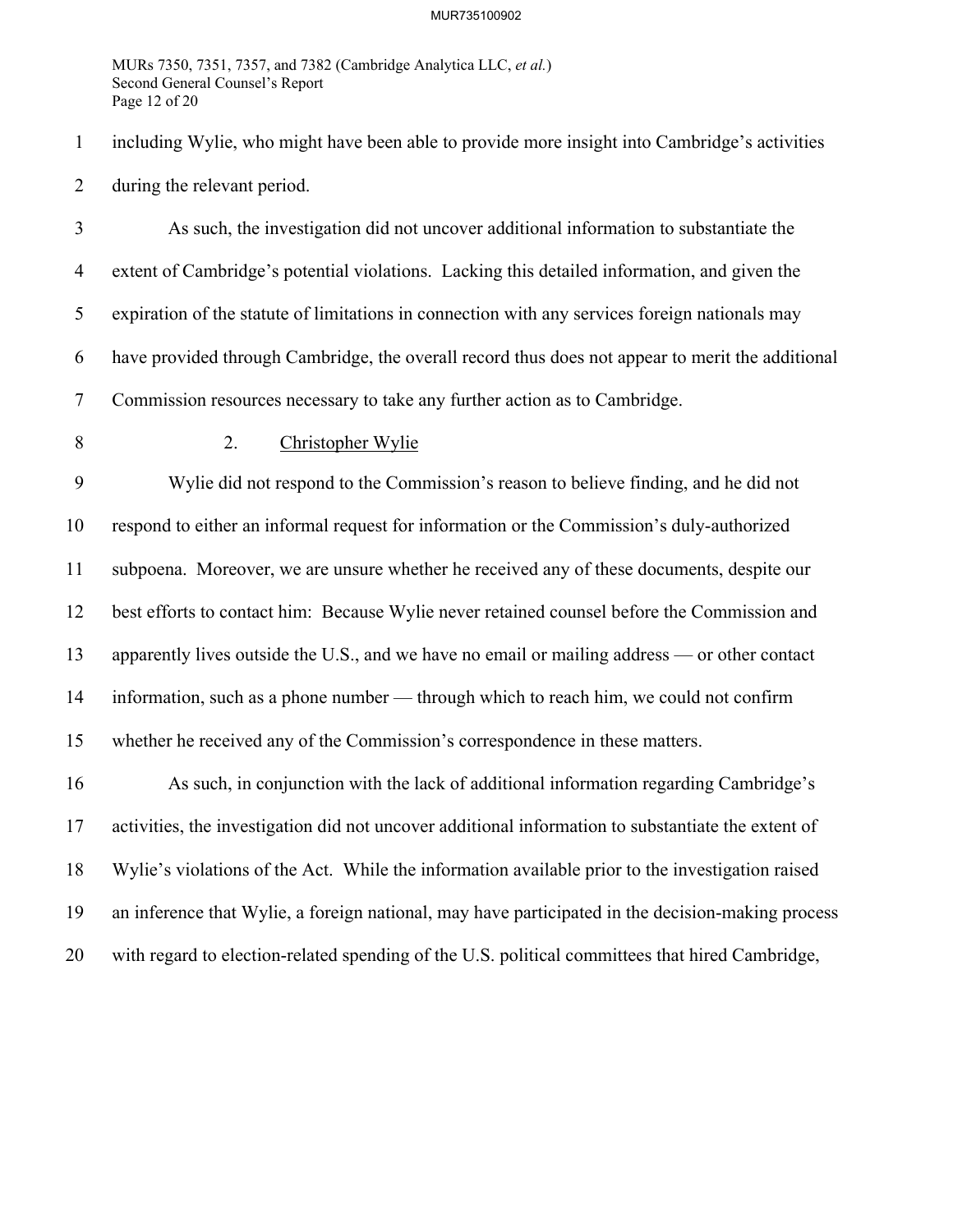MURs 7350, 7351, 7357, and 7382 (Cambridge Analytica LLC, *et al.*) Second General Counsel's Report Page 13 of 20

1 particularly during the 2014 election cycle,<sup>23</sup> the overall record does not appear sufficiently 2 detailed as to the extent of Wylie's participation to take further action.

3 3. Alexander Nix

4 Nix submitted a detailed response to the Commission's reason to believe finding on 5 November 6, 2019, raising several points to contest that finding. In addition to raising 6 arguments against the reliability of the pre-investigatory record, Nix's response primarily 7 contends that Nix did not "personally engage" in the alleged conduct that violated the Act, *i.e.*, 8 the participation by foreign nationals working for Cambridge in a committee's management or 9 decision-making process with regard to its election-related activities.<sup>24</sup> The response also argues 10 that the Commission's finding conflates conduct by foreign nationals that merely *influences* a 11 committee's decision-making process, such as providing research or data services at a fair 12 market price, with conduct that amounts to *participation* in a committee's decision-making 13 process with regard to its election-related activities.<sup>25</sup> 14 The pre-investigatory record indicated that "while Nix served as the chief executive and 15 day-to-day manager of Cambridge, he and other foreign national employees of Cambridge may 16 have . . . participat[ed] in committees' decision-making in connection with their communications 17 strategy and expenditures."<sup>26</sup> That was, in fact, the basis on which the Commission found reason

<sup>23</sup> *See* Factual and Legal Analysis at 3, 11-13, MURs 7350 and 7351 (Christopher Wylie).

<sup>24</sup> Post-RTB Resp. of Alexander Nix at 2-3 (Nov. 6, 2019).

<sup>&</sup>lt;sup>25</sup> *Id.* at 3. Nix's response also stated: "[S]ubsequent to the transmission of this letter, this [law] firm will no longer represent Mr. Nix before the Commission in connection with MURs 7350, 7351 or 7382, and hence is not authorized to accept service of correspondence or compulsory process on his behalf." *Id.* at 4.

<sup>&</sup>lt;sup>26</sup> Factual and Legal Analysis at 14, MURs 7350, 7351, and 7382 (Alexander Nix).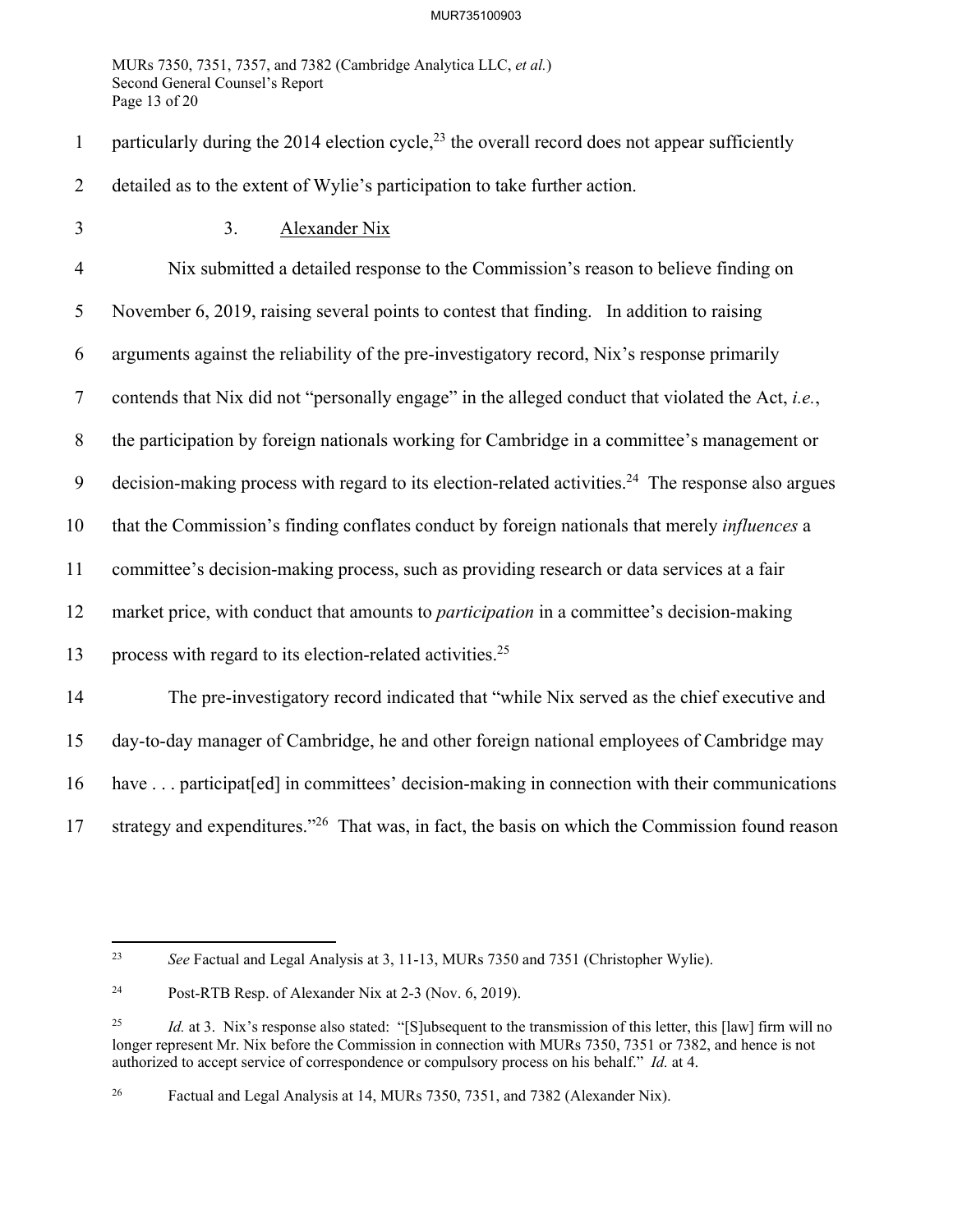MURs 7350, 7351, 7357, and 7382 (Cambridge Analytica LLC, *et al.*) Second General Counsel's Report Page 14 of 20

| $\mathbf{1}$   | to believe Nix violated the Act. <sup>27</sup> As such, the argument that Nix did not personally engage in     |  |  |
|----------------|----------------------------------------------------------------------------------------------------------------|--|--|
| $\overline{2}$ | such participation is inapposite. Further, the response's legal argument is likewise unavailing; as            |  |  |
| 3              | the Commission explained, a foreign national may, as a commercial vendor, provide services that                |  |  |
| $\overline{4}$ | <i>influence</i> a political committee's activities, "as long as foreign nationals do not directly or          |  |  |
| 5              | indirectly participate in any committee's management or decision-making process in connection                  |  |  |
| 6              | with its election-related activities." <sup>28</sup> As such, the Commission's reason to believe finding drew  |  |  |
| $\tau$         | a distinction between permitted and prohibited conduct by an entity, like Cambridge, that                      |  |  |
| 8              | employs foreign nationals to provide services to a political committee.                                        |  |  |
| 9              | Nevertheless, despite the weaknesses in the Nix's arguments, given the lack of additional                      |  |  |
| 10             | specific information regarding Cambridge's activities and Nix's role in managing or directing                  |  |  |
| 11             | those activities, the overall record appears insufficient to substantiate the extent of Nix's                  |  |  |
| 12             | violations.                                                                                                    |  |  |
| 13             | The Robinson Committee<br>4.                                                                                   |  |  |
| 14             | The Robinson Committee filed a response to the Commission's reason to believe finding                          |  |  |
| 15             | on August 13, 2019, asserting that the candidate, Arthur Robinson, "personally made all                        |  |  |
| 16             | decisions in the 2014 campaign" and "personally directed it in its entirety." <sup>29</sup> While the response |  |  |
| 17             | acknowledges that the Robinson Committee "did receive advice from people employed by                           |  |  |
| 18             | Cambridge Analytica," and that it did "not know whether or not we received advice directly or                  |  |  |

<sup>27</sup> *Id.*

<sup>28</sup> Factual and Legal Analysis at 8-9, MURs 7350, 7351, and 7382 (Alexander Nix).

<sup>29</sup> Post-RTB Resp. of Robinson Comm. at 1 (Aug. 13, 2019).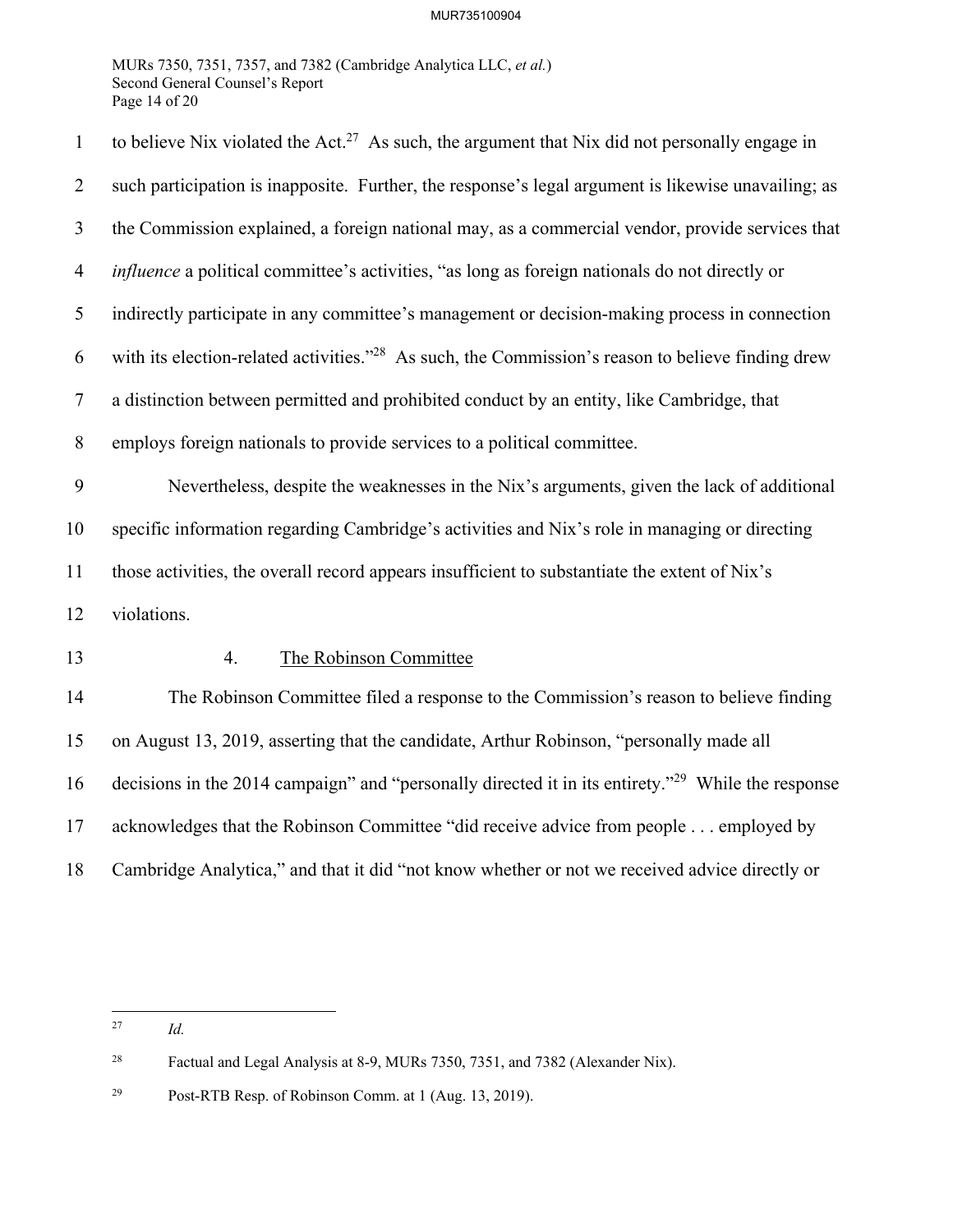MURs 7350, 7351, 7357, and 7382 (Cambridge Analytica LLC, *et al.*) Second General Counsel's Report Page 15 of 20

|  | indirectly from a non-U.S. citizen," it also contends that "no individual case of a possible |  |  |  |  |  |
|--|----------------------------------------------------------------------------------------------|--|--|--|--|--|
|--|----------------------------------------------------------------------------------------------|--|--|--|--|--|

2 violation  $\dots$  is cited" in the Commission's reason to believe finding.<sup>30</sup>

| $\mathfrak{Z}$ | Viewed in light of the pre-investigatory information indicating that Cambridge employed               |  |  |
|----------------|-------------------------------------------------------------------------------------------------------|--|--|
|                |                                                                                                       |  |  |
| 4              | many foreign nationals in providing services to U.S. committees during the 2014 election cycle,       |  |  |
| 5              | the Robinson Committee's acknowledgement that it received advice from Cambridge during the            |  |  |
| 6              | 2014 election suggests that a foreign national may have thereby participated in a decision-           |  |  |
| 7              | making process in connection with the Robinson Committee's electoral activities. <sup>31</sup>        |  |  |
| 8              | Nevertheless, without more definitive information regarding the nature of the advice given or         |  |  |
| 9              | specific instances where a foreign national managed, administered, or "direct[ed], dictate[d],        |  |  |
| 10             | control[led], or directly or indirectly participate[d] in the decision-making process" of the         |  |  |
| 11             | Robinson Committee's electoral activities, there is insufficient information to establish the full    |  |  |
| 12             | extent of these violations. <sup>32</sup>                                                             |  |  |
| 13             | 5.<br>The Bolton PAC, Tillis Committee, and NCRP                                                      |  |  |
| 14             | The Bolton PAC filed a response, along with a sworn declaration from its director,                    |  |  |
| 15             | denying the allegations and contesting the Commission's finding, principally arguing that             |  |  |
| 16             | Cambridge (which it refers to as "SCL USA") only provided "data analytics" services as a paid         |  |  |
| 17             | commercial vendor and "did not direct, dictate, control, or directly or indirectly participate in the |  |  |
| 18             | decision-making process of the John Bolton Super PAC with respect to any expenditures it              |  |  |

<sup>30</sup> *Id.*; *see also* Arthur Robinson Resp. at 1-2 (Apr. 18, 2018) (acknowledging that the Robinson Committee "listened to advice from many individuals and organizations, including Cambridge Analytica").

<sup>31</sup> *See* Factual and Legal Analysis at 4-5, 9-10, MUR 7351 (Art Robinson for Congress).

<sup>32 11</sup> C.F.R. § 110.20(i).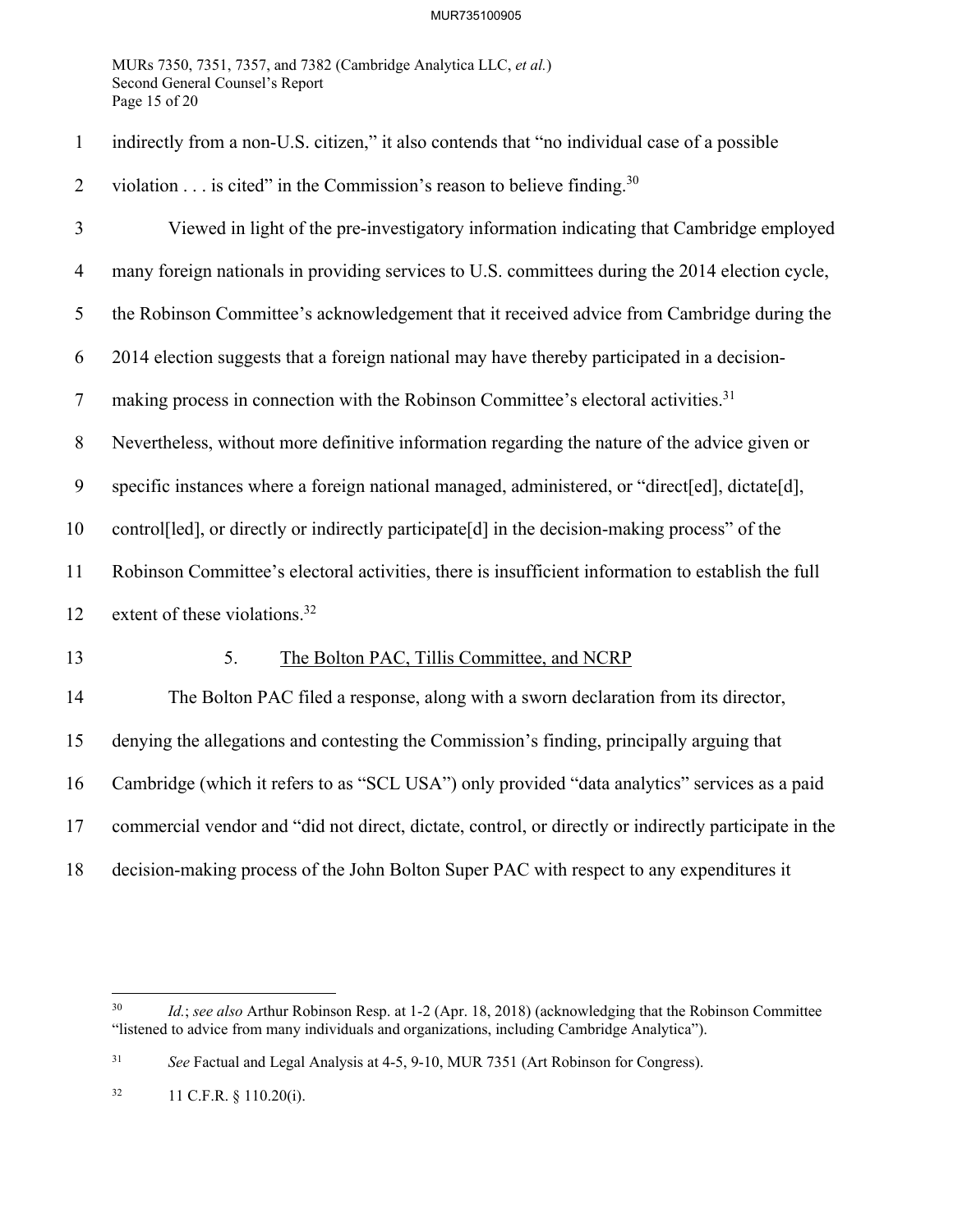MURs 7350, 7351, 7357, and 7382 (Cambridge Analytica LLC, *et al.*) Second General Counsel's Report Page 16 of 20

1 made."<sup>33</sup> The response specifically denies that Cambridge provided "lists of voters to target" or

2 "prepared scripts or contents for use" by the Bolton PAC.<sup>34</sup>

3 The Tillis Committee likewise submitted a response, attaching multiple sworn affidavits, 4 denying the allegations and contending that "Cambridge Analytica did NOT participate in the 5 Tillis Committee's management of decision-making process in connection with its election 6 related spending" and "further did NOT provide 'polling, focus groups and message 7 development' services for the Tillis Campaign in 2014."<sup>35</sup> The NCRP also submitted a response 8 denying the allegations and incorporating large portions of the Tillis Committee's response by 9 reference.<sup>36</sup> 10 Viewed in light of these responses, which attach sworn affidavits specifically denying the 11 factual basis for the alleged violations, as well as the lack of additional information regarding 12 whether, and in precisely what capacities, Cambridge may have employed foreign nationals to 13 provide services for these committees, there is insufficient information to substantiate the extent 14 of these respondents' violations.

<sup>33</sup> Post-RTB Resp. of Bolton PAC at 4 (Oct. 15, 2019); *see id.*, Ex. A ¶¶ 27-28, 31 (Decl. of Sarah Tinsley) ("Cambridge Analytica provided data analytics to one of the John Bolton Super PAC's vendors, Campaign Solutions, which Campaign Solutions analyzed to see how the messages they crafted might resonate with certain generic personality types. Cambridge Analytica provided these data analytics in the ordinary course of business and at the usual and normal charge. . . Cambridge Analytica and its employees never directed, dictated, controlled, or directly or indirectly participated, in any management or decision-making process in connection with the John Bolton Super PAC's election-related activities.").

<sup>34</sup> *Id.* at 3.

<sup>35</sup> Post-RTB Resp. of Tillis Comm. at 3 (Oct. 16, 2019) (emphases in original); *see id.*, Ex. K ¶ 5, 13, 26 (Aff. of Paul Shumaker) ("The Tillis Campaign retained Cambridge Analytica LLC . . . to serve as the microtargeting data vendor for the Tillis Campaign in 2014. . . Cambridge Analytica did not develop 'individually targeted messages' for the Campaign, nor did it direct the Campaign as to where to target messages or spend resources. . . Cambridge Analytica had nothing to do with decisions about expenditures, budgeting, strategy or any election-related spending by the Tillis campaign.").

<sup>36</sup> Post-RTB Resp. of NCRP (Oct. 16, 2019).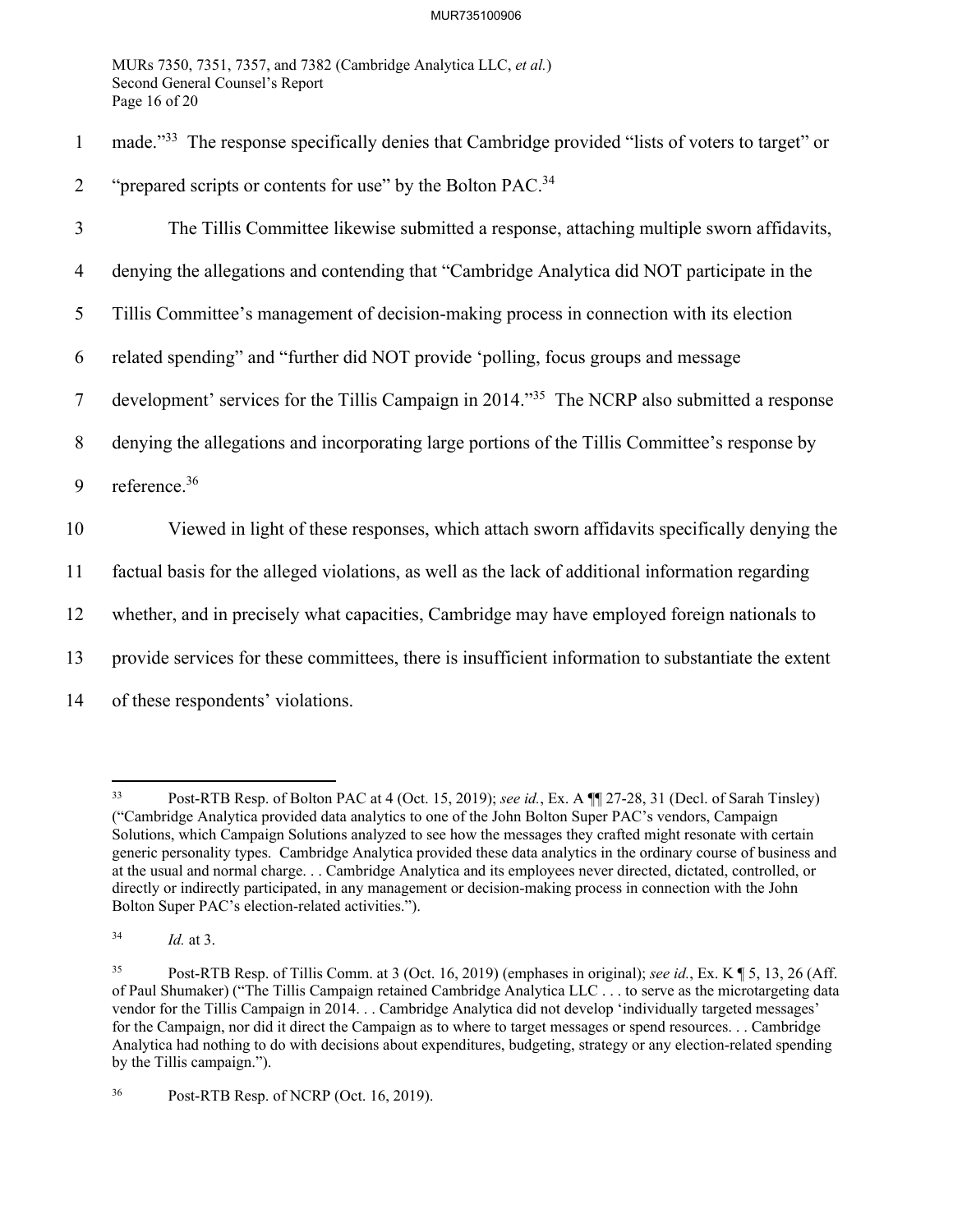MURs 7350, 7351, 7357, and 7382 (Cambridge Analytica LLC, *et al.*) Second General Counsel's Report Page 17 of 20

# 1 **C. The Commission Should Dismiss the Remaining Allegations on Which No**  2 **Action was Previously Taken**

3 The Commission previously took no action as to three political committees that hired 4 Cambridge during the 2016 election cycle, which allegedly resulted in foreign nationals 5 participating in the management or decision-making processes of these committees with regard 6 to their election-related activity: Cruz for President and Bradley S. Knippa in his official 7 capacity as treasurer (the "Cruz Committee"); Donald J. Trump for President, Inc. and Bradley 8 T. Crate in his official capacity as treasurer (the "Trump Committee"); and Make America 9 Number 1 and Jacquelyn James in her official capacity as treasurer ("Make America Number  $10 \quad 1"$ ).<sup>37</sup> The Commission also previously took no action as to the allegation that during the 2014 11 election cycle, the Bolton PAC made coordinated communications with the Tillis Committee and 12 NCRP using Cambridge as a "common vendor."<sup>38</sup> Finally, the Commission previously took no 13 action as to several individual respondents: Donald J. Trump, Mark Turnbull, Stephen K. 14 Bannon, Bradley J. Parscale, Rebekah Mercer, Nigel Oaks, Alexander Tayler, Tim Glister, and 15 Jared Kushner. 16 The First General Counsel's Report recommended that the Commission find reason to 17 believe as to the 2016 committees — the Cruz Committee, the Trump Committee, and Make 18 America Number 1 — as well as Mark Turnbull, Cambridge's Chief Operating Officer (COO), 19 and recommended finding reason to believe as to the allegation that the Bolton PAC made

<sup>37</sup> *See* MUR 7350 Compl.; MUR 7351 Compl.

<sup>38</sup> *See* MUR 7357 Compl.; MUR 7382 Compl.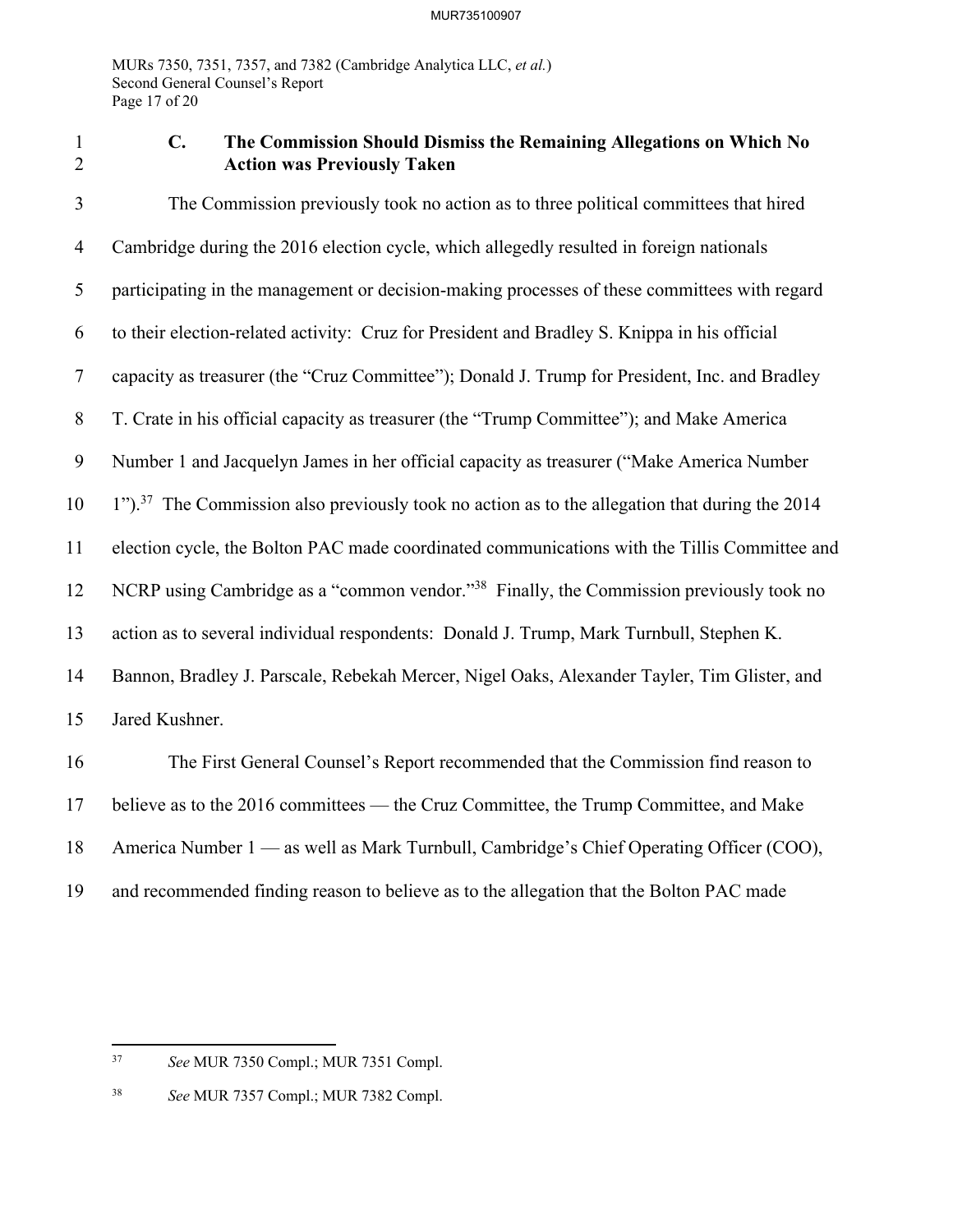MURs 7350, 7351, 7357, and 7382 (Cambridge Analytica LLC, *et al.*) Second General Counsel's Report Page 18 of 20

1 coordinated communications.<sup>39</sup> The report also recommended taking no action at that time as to 2 the remaining respondents, pending an investigation. $40$ 

3 Our investigation of the allegations for which the Commission found reason to believe 4 did not provide additional relevant information for the Commission's further consideration of the 5 allegations on which it previously took no action. Based on the passage of time and the apparent 6 lapsing of the statute of limitations, further consideration of these allegations would not be a 7 prudent use of the Commission's limited resources. Accordingly, we recommend that the 8 Commission exercise its prosecutorial discretion and dismiss these allegations.<sup>41</sup> 9 \* \* \* \* \* 10 As the foregoing discussion reflects, we had significant difficulty contacting witnesses

11 and respondents in these matters, many of whom are foreign nationals based outside the U.S.

12 We were also unable to obtain the communications and records of the primary respondent,

13 Cambridge, which were located in the United Kingdom. Our investigation was also hampered

14 by the lack of a quorum on the Commission for much of the investigation period. Therefore, the

15 current record is more developed but similar to the record on which the Commission found

16 reason to believe these violations occurred. Viewed in light of the apparent lapsing of the statute

17 of limitations, and the fact that the investigation is unlikely to uncover additional information

18 without the expenditure of significant additional resources, we recommend that the Commission

19 take no further action and close the file as to all Respondents in these matters.

<sup>39</sup> *See* First Gen. Counsel's Report at 40-41, MURs 7350, 7351, 7357, and 7382 (Cambridge Analytica LLC, *et al.*). The Commission voted on a motion to approve these recommendations on April 11, 2019, which failed 2-0, with two abstentions. Certification, MURs 7350, 7351, 7357, and 7382 (Apr. 11, 2019).

<sup>40</sup> First Gen. Counsel's Report at 40-41, MURs 7350, 7351, 7357, and 7382 (Cambridge Analytica LLC, *et al.*).

<sup>41</sup> *See Heckler v. Chaney,* 470 U.S. 821, 831 (1985).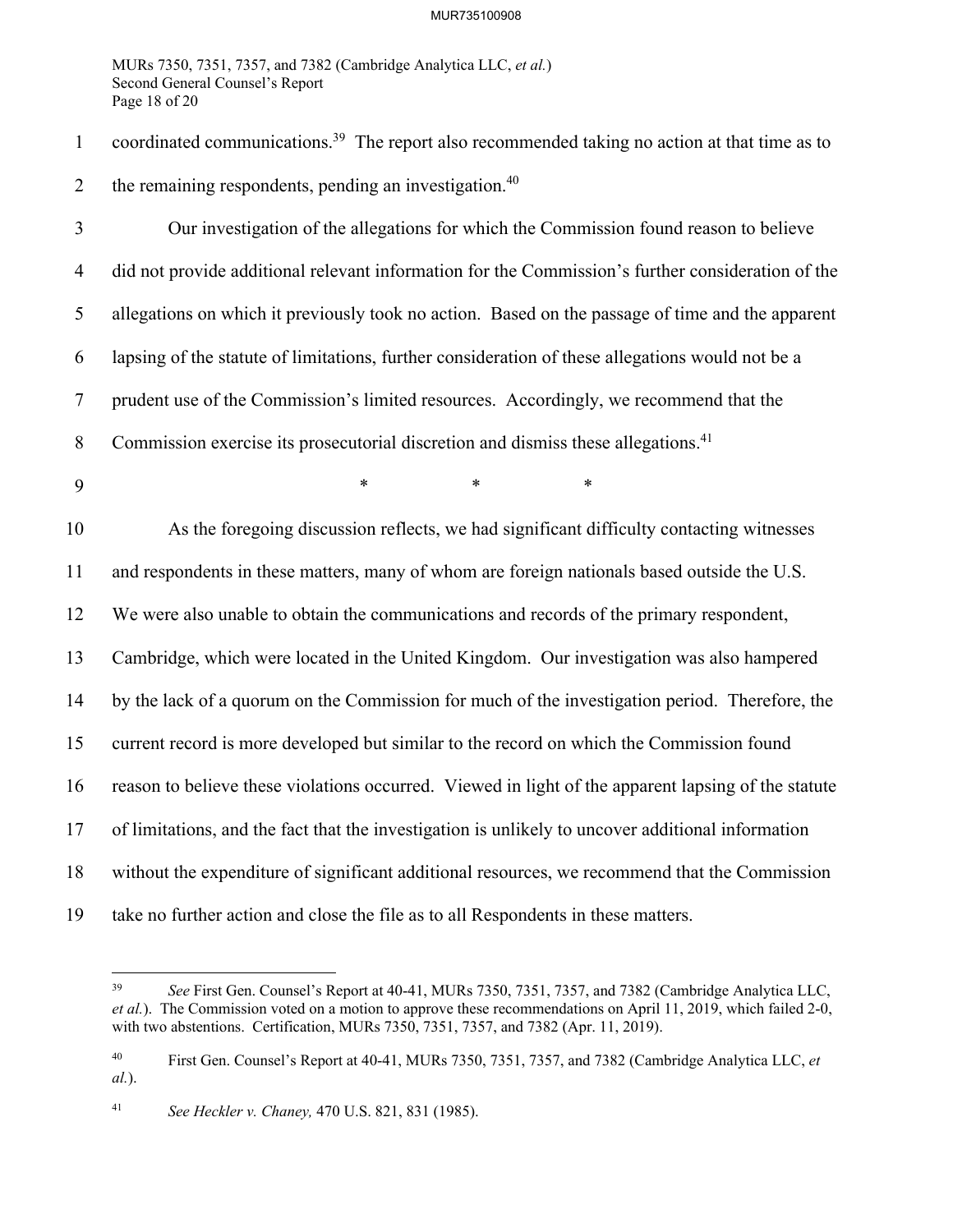MURs 7350, 7351, 7357, and 7382 (Cambridge Analytica LLC, *et al.*) Second General Counsel's Report Page 19 of 20

- 1 **V. RECOMMENDATIONS**
- 2 **MURs 7350, 7351, and 7382**
- 3 1. Take no further action as to the allegations regarding Cambridge Analytica LLC; 4 Alexander Nix; Christopher Wylie; the John Bolton Super PAC and Cabell Hobbs 5 in his official capacity as treasurer; the Thom Tillis Committee and Collin 6 McMichael in his official capacity as treasurer; the North Carolina Republican 7 Party and Jason Lemons in his official capacity as treasurer; and Art Robinson for 8 Congress and Art Robinson in his official capacity as treasurer, on which the 9 Commission previously found reason to believe;
- 10 2. Dismiss the allegations as to Cruz for President and Bradley S. Knippa in his 11 official capacity as treasurer; Donald J. Trump for President, Inc. and Bradley T. 12 Crate in his official capacity as treasurer; Make America Number 1 and Jacquelyn 13 James in her official capacity as treasurer; Donald J. Trump; Mark Turnbull; 14 Stephen K. Bannon; Bradley J. Parscale; Rebekah Mercer; Nigel Oaks; Alexander 15 Tayler; Tim Glister; and Jared Kushner;

# 16 **MURs 7357 and 7382**

17 3. Dismiss the allegation that the John Bolton Super PAC and Cabell Hobbs in his 18 official capacity as treasurer violated 52 U.S.C. §§ 30116(a), 30118(a), and 19 11 C.F.R. § 109.21;

## 20 **MURs 7350, 7351, 7357, and 7382**

21 4. Approve the appropriate letters; and